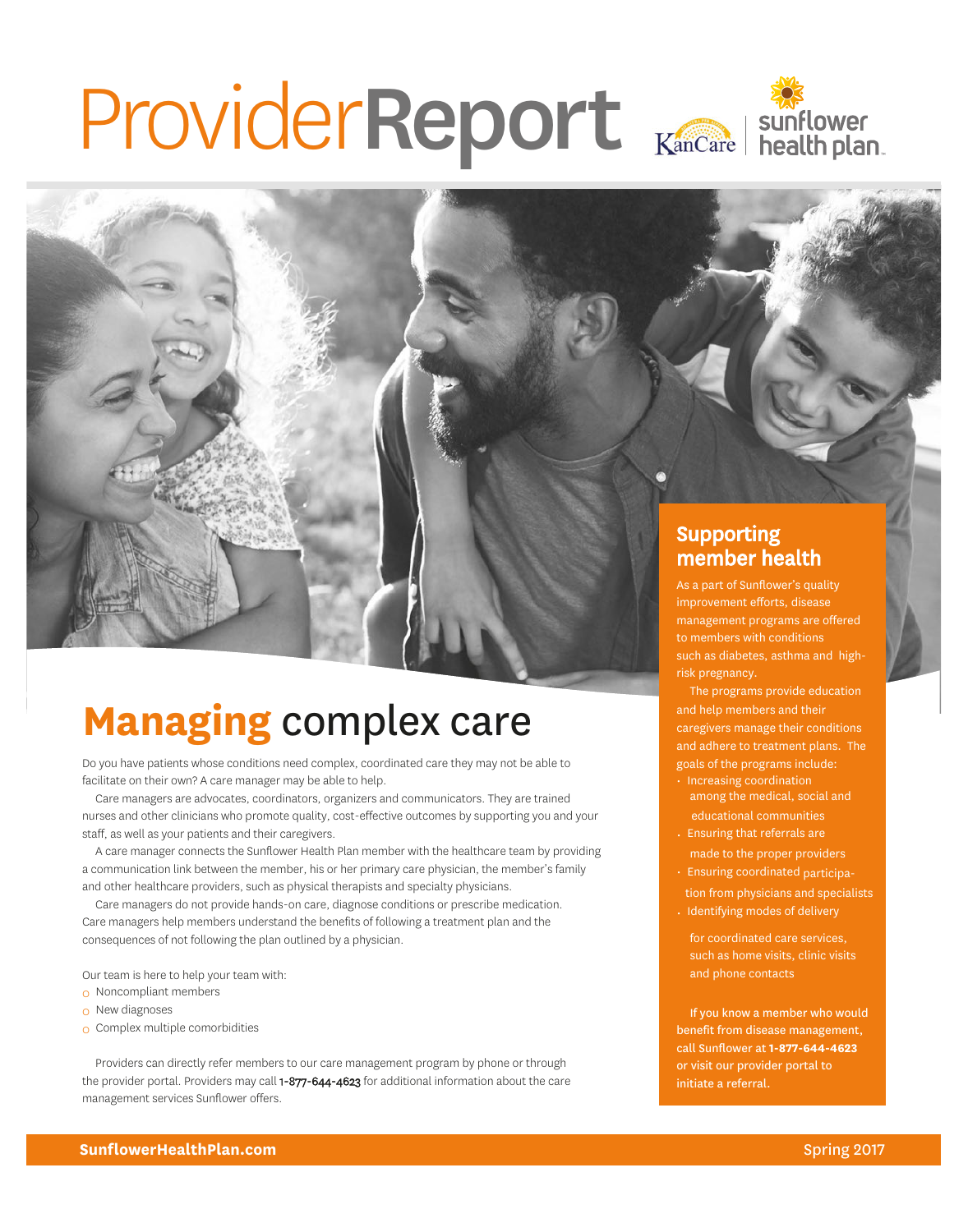### **Keep up to date on pharmacy coverage**

Sunflower is committed to providing appropriate and cost-effective drug therapy to its members.

We use the KanCare preferred drug list (PDL), which is updated by the state monthly. A printed copy of the most current PDL includes preferred and nonpreferred drugs. The procedure for prior authorization and other guidelines can be found on Sunflower's and the state's websites. If you have questions about our pharmacy procedures or would like a printed copy of the PDL, please call **1-877-644-4623**. You can also view the PDL at **[SunflowerHealthPlan.com](https://www.sunflowerhealthplan.com/)**.

# A shared **agreement**

Member rights and responsibilities cover members' treatment, privacy and access to information. We have highlighted a few below. There are many more member rights and responsibilities, and we encourage you to consult your provider manual to review them. Visit **[SunflowerHealthPlan.com](https://www.sunflowerhealthplan.com/)** or call **1-877-644-4623** if you need a copy of the manual.

Member rights include but are not limited to:

- 0 Receiving all services that Sunflower Health Plan must provide
- 0 Being treated with dignity and respect
- 0 Knowing their medical records will be kept private
- 0 Being able to ask for, and get, a copy of their medical records
- 0 Being able to ask that their medical records be changed or corrected, if needed

Member responsibilities include:

- 0 Asking questions if they don't understand their rights
- 0 Keeping scheduled appointments
- o Having a member ID card with them
- 0 Always contacting their PCP first for nonemergency medical needs
- o Notifying their PCP of emergency room treatment

### **Helping moms Start Smart**

Start Smart for Your Baby® is a care management program for women who are pregnant or have just given birth. We want to help women take care of themselves and their babies every step of the way, through pregnancy, postpartum and newborn periods. To take part in this program, women can contact Customer Service at **1-877-644-4623**. As soon as you confirm a patient's pregnancy, submit a notification of pregnancy (NOP) to ensure Sunflower is aware of the pregnancy and can provide needed support and member incentives through the Start Smart program.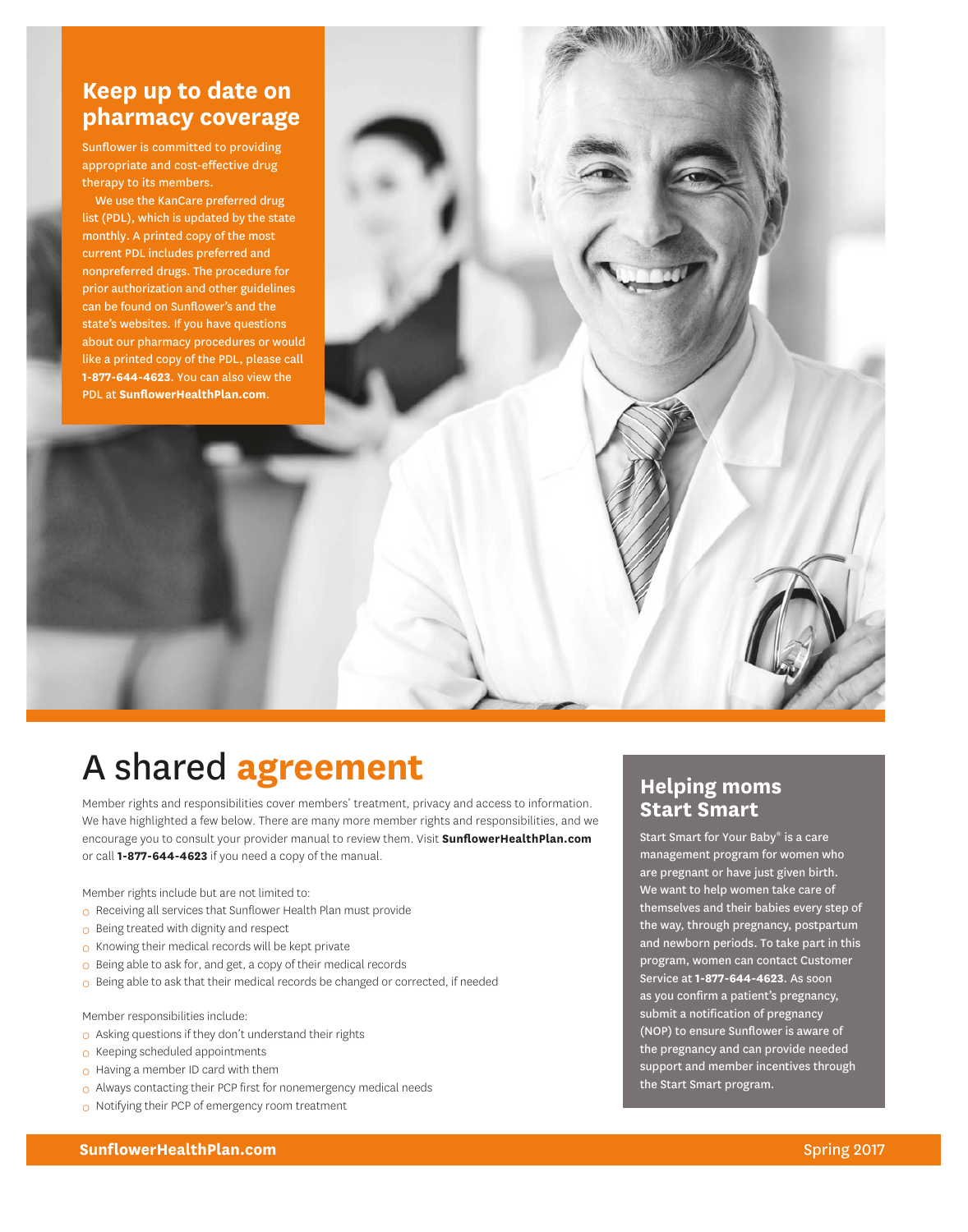# **HEDIS**measures performance

The Healthcare Effectiveness Data and Information Set (HEDIS) is a set of performance measures updated annually by the National Committee for Quality Assurance (NCQA).

Most health plans use HEDIS to measure performance on important aspects of care and service. Through HEDIS, NCQA holds Sunflower accountable for the timeliness and quality of healthcare services (including acute, preventive, mental health and other services). We also review HEDIS data to identify opportunities to improve rates and ensure our members are receiving appropriate care.

Please familiarize yourself with the behavioral health HEDIS topics covered in this issue of the provider newsletter.

# Behavioral health **HEDIS** measures

#### **Antidepressant medication**

**management** is an important part of helping patients recover from mental health issues. Adherence to prescribed medications is a priority for patients who have been diagnosed with depression. Ask patients about side effects, and discuss any other barriers to medication compliance. Sunflower Health Plan can assist members with staying adherent to their antidepressants.

#### The HEDIS measure definition:

Antidepressant medication management (acute phase): Percentage of health plan members ages 18 and older with a diagnosis of depression who were treated with an antidepressant medication and remained on the medication for at least 12 weeks.

Antidepressant medication management (continuation phase): Percentage of members ages 18 and older with a diagnosis of depression who were treated with an antidepressant medication and remained on the medication for at least six months.

*Learn more: [www.ncqa.org/report](http://www.ncqa.org/report-cards/health-plans/state-of-health-care-quality/2016-table-of-contents/antidepressant)[cards/health-plans/state-of-health](http://www.ncqa.org/report-cards/health-plans/state-of-health-care-quality/2016-table-of-contents/antidepressant)[care-quality/2016-table-of-contents/](http://www.ncqa.org/report-cards/health-plans/state-of-health-care-quality/2016-table-of-contents/antidepressant) [antidepressant](http://www.ncqa.org/report-cards/health-plans/state-of-health-care-quality/2016-table-of-contents/antidepressant)*

#### The HEDIS measure definition:

Percentage of members ages 6 and older who received follow-up within seven days of discharge and within 30 days of discharge.

*Learn more: [www.ncqa.org/report](http://www.ncqa.org/report-cards/health-plans/state-of-health-care-quality/2016-table-of-contents/follow-up)[cards/health-plans/state-of-health](http://www.ncqa.org/report-cards/health-plans/state-of-health-care-quality/2016-table-of-contents/follow-up)[care-quality/2016-table-of-contents/](http://www.ncqa.org/report-cards/health-plans/state-of-health-care-quality/2016-table-of-contents/follow-up) [follow-up](http://www.ncqa.org/report-cards/health-plans/state-of-health-care-quality/2016-table-of-contents/follow-up)*

# **Screening** for depression

The U.S. Preventive Services Task Force recommends screening patients, including older adults and pregnant and postpartum women, for depression. According to the American Academy of Family Physicians, patients with depression may show signs of:

- 0 Depressed mood
- 0 Feelings of worthlessness or guilt
- 0 Loss of interest in activities
- 0 Poor concentration
- 0 Suicidal ideation

Others may report nonspecific symptoms, including:

- 0 Change in weight or appetite
- 0 Fatigue
- 0 Headache
- 0 Insomnia or hypersomnia
- $\Omega$  Pain in the abdomen, back, neck or joints

Sunflower offers preventive behavioral health programs, including the Start Smart for Your Baby® program for expecting and new mothers. For more information on programs or to refer a patient, call **1-877-644-4623** or visit our provider portal.

#### **Follow-up after hospitalization for mental illness** is vital to a

patient's recovery. There are more than 2 million hospitalizations for mental health issues in the U.S. each year. Follow-up care can help patients transition back into the community and ensure they are taking prescribed medications correctly. We can help by scheduling follow-up appointments, making reminder calls about appointments and providing member transportation assistance.

#### **Adherence to antipsychotic medications for people with schizophrenia** is critical

in treating this chronic mental illness. Although antipsychotic medications reduce the risk of relapse and hospitalization, nonadherence to prescribed medications is common. Ongoing treatment and monitoring are essential. Sunflower provides support to members with schizophrenia through our care coordination and care management programs.

#### The HEDIS measure definition:

Percentage of members ages 19-64 who have schizophrenia and were dispensed and remained on an antipsychotic medication for at least 80 percent of their treatment period.

*Learn more: [www.ncqa.org/report](http://www.ncqa.org/report-cards/health-plans/state-of-health-care-quality/2016-table-of-contents/antipsychotic-medications)[cards/health-plans/state-of-health](http://www.ncqa.org/report-cards/health-plans/state-of-health-care-quality/2016-table-of-contents/antipsychotic-medications)[care-quality/2016-table-of-contents/](http://www.ncqa.org/report-cards/health-plans/state-of-health-care-quality/2016-table-of-contents/antipsychotic-medications) [antipsychotic-medications](http://www.ncqa.org/report-cards/health-plans/state-of-health-care-quality/2016-table-of-contents/antipsychotic-medications)*